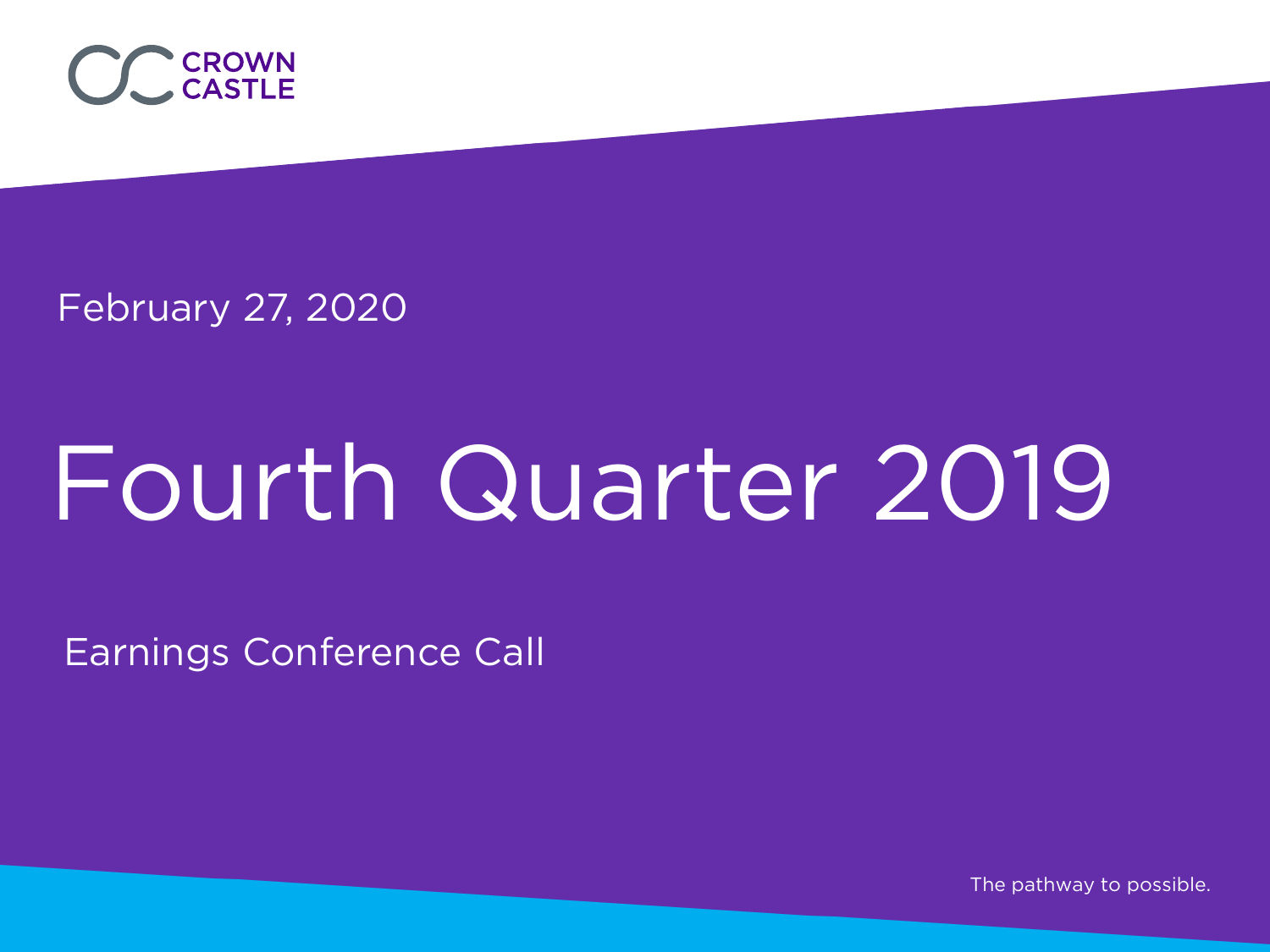# Cautionary Language

This presentation contains forward-looking statements and information that are based on management's current expectations. Such statements include our Outlook and plans, projections, and estimates regarding potential benefits, growth, returns, opportunities and tenant and shareholder value which may be derived from our business, assets, investments, acquisitions and dividends, (2) our strategy, business model and capabilities and the strength of our business, (3) industry fundamentals and driving factors for improvements in such fundamentals, (4) our customers' investment, including investment cycles, in network improvements and the trends driving such improvements, (5) our long-term prospects and the trends impacting our business (including growth in mobile data demand), (6) preliminary restatement of financial results, our restatement plans and the expected impact of such restatement, (7) management's intent to report in Crown Castle's Annual Report on Form 10-K for the year ended December 31, 2019 ("2019 10-K") and create a remediation plan to address the material weakness(es) in Crown Castle's internal controls over financial reporting and its ineffective disclosure controls and procedures, (8) leasing environment and activity, including (a) timing and temporary nature of the leasing activity slowdown and our expectation for rebound in leasing activity and (b) growth in leasing activity and the contribution to our financial or operating results therefrom, (9) small cell deployment in 2020, (10) opportunities we see to deliver longterm value and dividend per share growth, (11) the status of the Securities and Exchange Commission ("SEC") investigation, (12) our dividends and our dividend (including on a per share basis) growth rate, including its driving factors, and targets, (13) our portfolio of assets, including demand therefor, strategic position thereof and opportunities created thereby, (14) assumed conversion of preferred stock and the impact therefrom, (15) expected timing for the closing of the proposed merger between T-Mobile and Sprint, (16) amount of total revenue and total gross margin we expect to recognize cumulatively over the associated estimated remaining lease term, (17) timing of filing of the 2019 10-K, (18) cash flows, including growth thereof, (19) tenant non-renewals, including the impact and timing thereof, (20) capital expenditures, including sustaining and discretionary capital expenditures, and the timing thereof, (21) straight-line adjustments, (22) site rental revenues and estimated growth thereof, (23) site rental cost of operations, (24) net income (loss) (including on a per share basis) and estimated growth thereof, (25) Adjusted EBITDA, including the impact of the timing of certain components thereof and estimated growth thereof, (26) expenses, including interest expense and amortization of deferred financing costs, (27) FFO (including on a per share basis) and estimated growth thereof, (28) AFFO (including on a per share basis) and estimated growth thereof and corresponding driving factors, (29) Organic Contribution to Site Rental Revenues and its components, including contributions therefrom, (30) our weighted-average common shares outstanding (including on a diluted basis) and estimated growth thereof, (31) services contribution, including the timing thereof, (32) Segment Site Rental Gross Margin, (33) Segment Services and Other Gross Margin, (34) Segment Operating Profit and (35) the utility of certain financial measures, including non-GAAP financial measures.

Such forward-looking statements are subject to certain risks, uncertainties and assumptions, including prevailing market conditions and other factors. Should one or more of these risks or uncertainties materialize, or should any underlying assumptions prove incorrect, actual results may vary materially from those expected. More information about potential risk factors which could affect our results is included in our filings with the SEC. The Company assumes no obligation to update publicly any forward-looking statements, whether as a result of new information, future events or otherwise.

This presentation includes certain non-GAAP financial measures, including Adjusted EBITDA, AFFO (including on a per share basis) and Organic Contribution to Site Rental Revenues. Definitions and tables reconciling such non-GAAP financial measures are set forth in the Supplemental Information Package and the earnings release posted in the Investors section of Crown Castle's website at investor.crowncastle.com.

We will restate our financial statements for the years ended December 31, 2018 and 2017, and unaudited financial information for the quarterly and year-to-date periods in the year ended December 31, 2018 and for the first three quarters in the year ended December 31, 2019. Restated financial statements for the periods in question will be reflected in the 2019 10-K, which we expect to file within the prescribed timeline for such report, including any available extension if needed to finalize the consolidated financial statements and disclosures and complete the associated audit work. This presentation reflects the expected impacts of the restatement, as applicable. Such expected impacts of the restatement are preliminary and unaudited and are subject to change before we file the 2019 10-K. We believe the restatement will not have an impact on our business operations or our net cash flows. For further information on the expected restatement, see our Current Report on Form 8-K filed with the SEC on February 26, 2020.

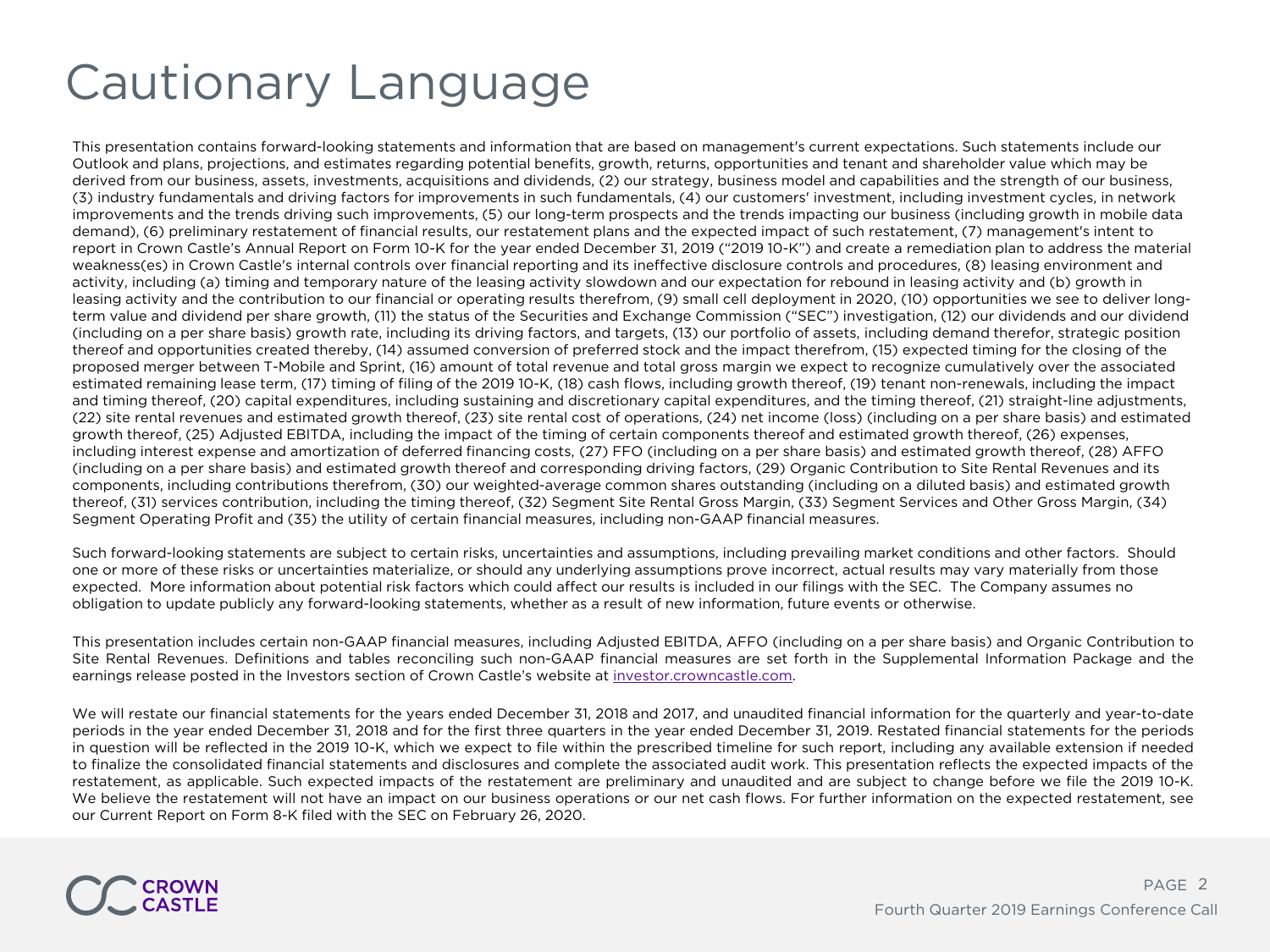## Full Year 2019 Results and Prior 2019 Outlook (\$ in millions)



- 1. As issued on October 16, 2019 and reflects the expected impact of the restatement as described in "Expected Impact of the Restatement on Previously-Issued Financial Statements" in the earnings release issued on February 26, 2020.
- 2. Results reflect restatement of financial information for the nine months ended September 30, 2019 and such results are preliminary and unaudited. See "Expected Impact of the Restatement on Previously-Issued Financial Statements" in the earnings release issued on February 26, 2020.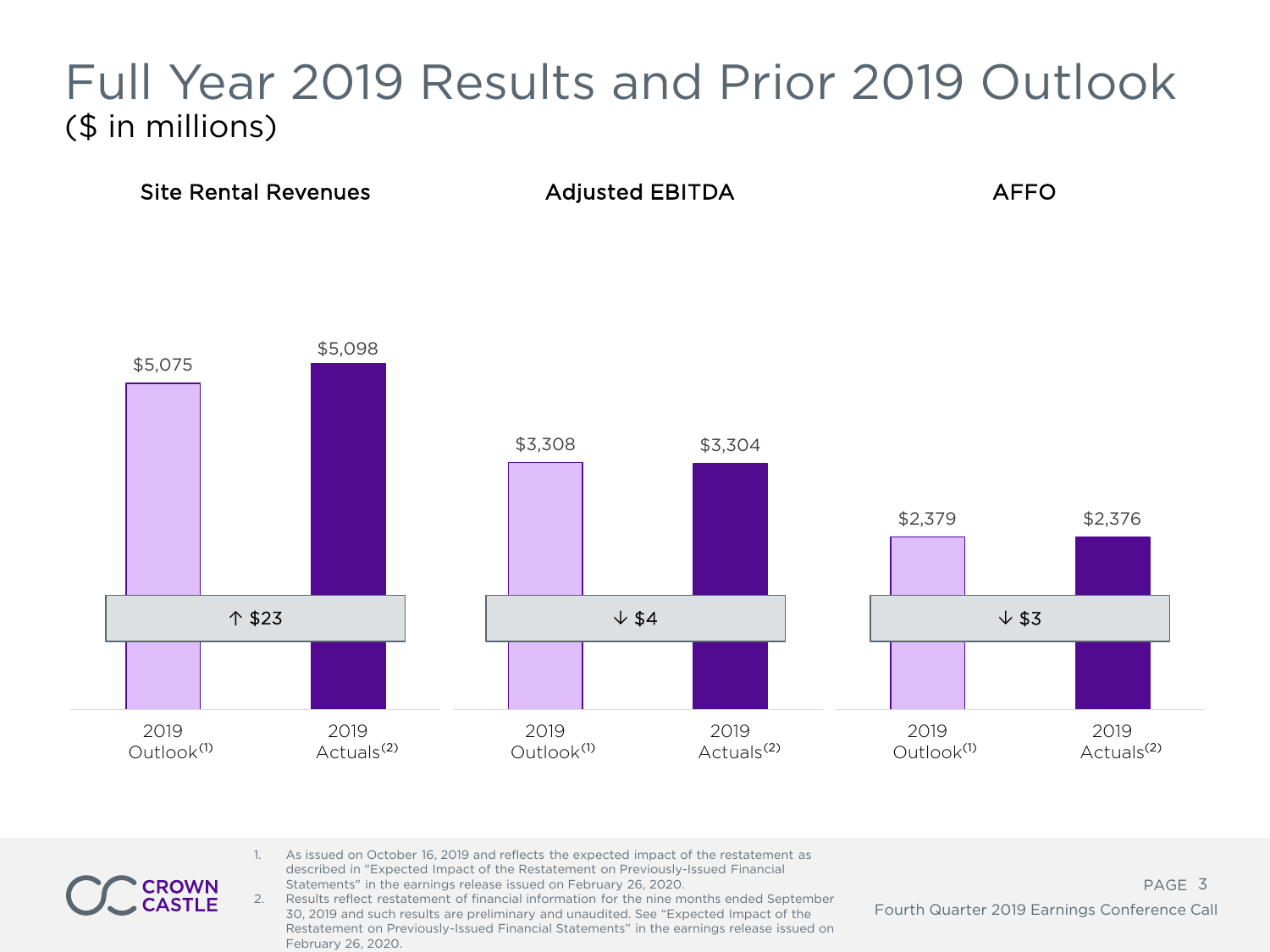#### Full Year 2019 Results (\$ in millions)

**ROWN CASTLE** 



- 1. Results reflect restatement of financial information for the nine months ended September 30, 2019, and such results are preliminary and unaudited. See "Expected Impact of the Restatement on Previously-Issued Financial Statements" in the earnings release issued on February 26, 2020.
- 2. Results reflect restatement of financial statements for the year ended December 31, 2018, and such results are preliminary and unaudited. See "Expected Impact of the Restatement on Previously-Issued Financial Statements" in the earnings release issued on February 26, 2020.

PAGE 4 Fourth Quarter 2019 Earnings Conference Call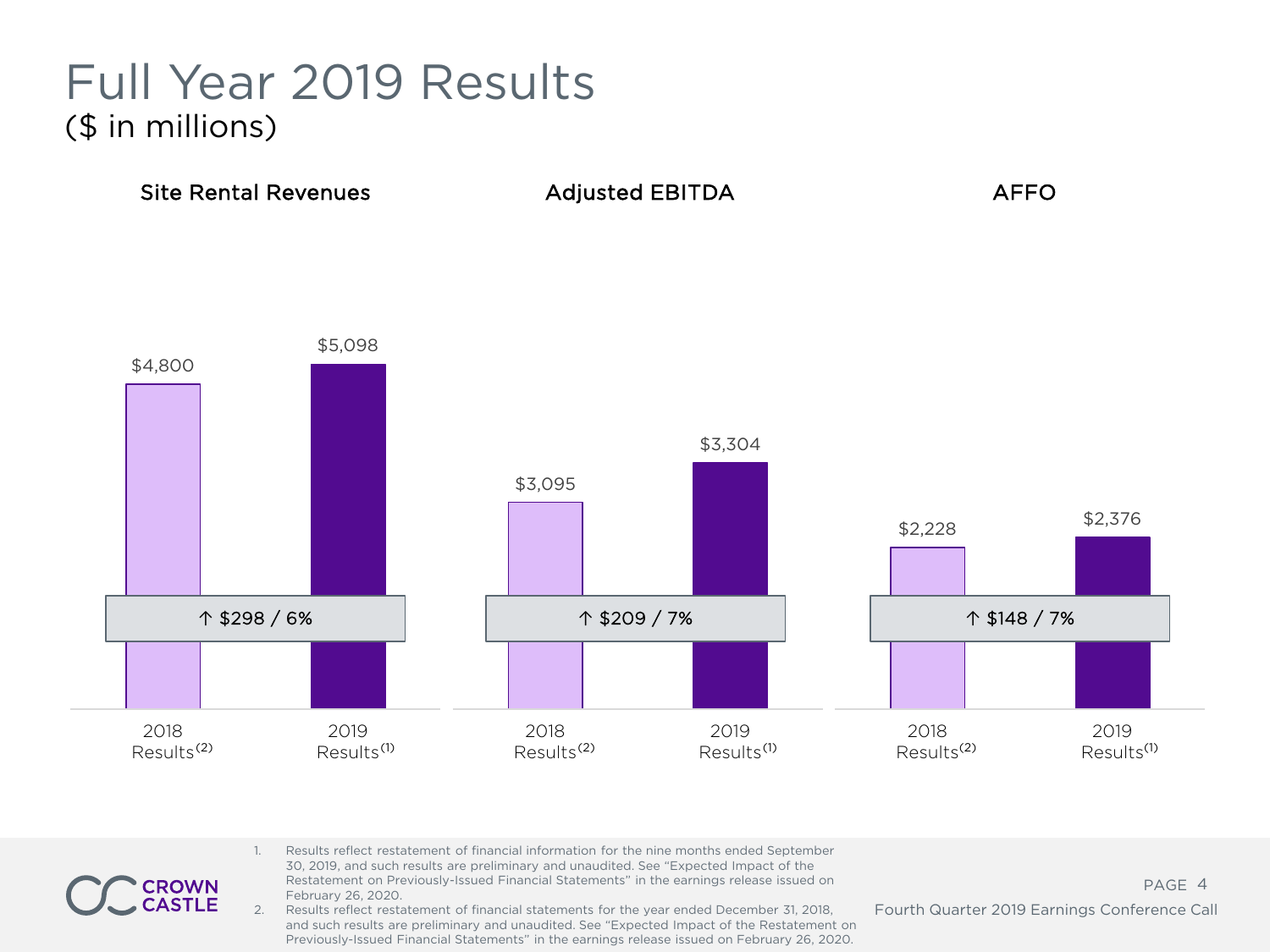# Prior 2020 Outlook and Current 2020 Outlook (\$ in millions)



**ASTLE** 

As issued on October 16, 2019 and reflects the expected impact of the restatement as described in "Expected Impact of the Restatement on Previously-Issued Financial Statements" in the earnings release issued on February 26, 2020.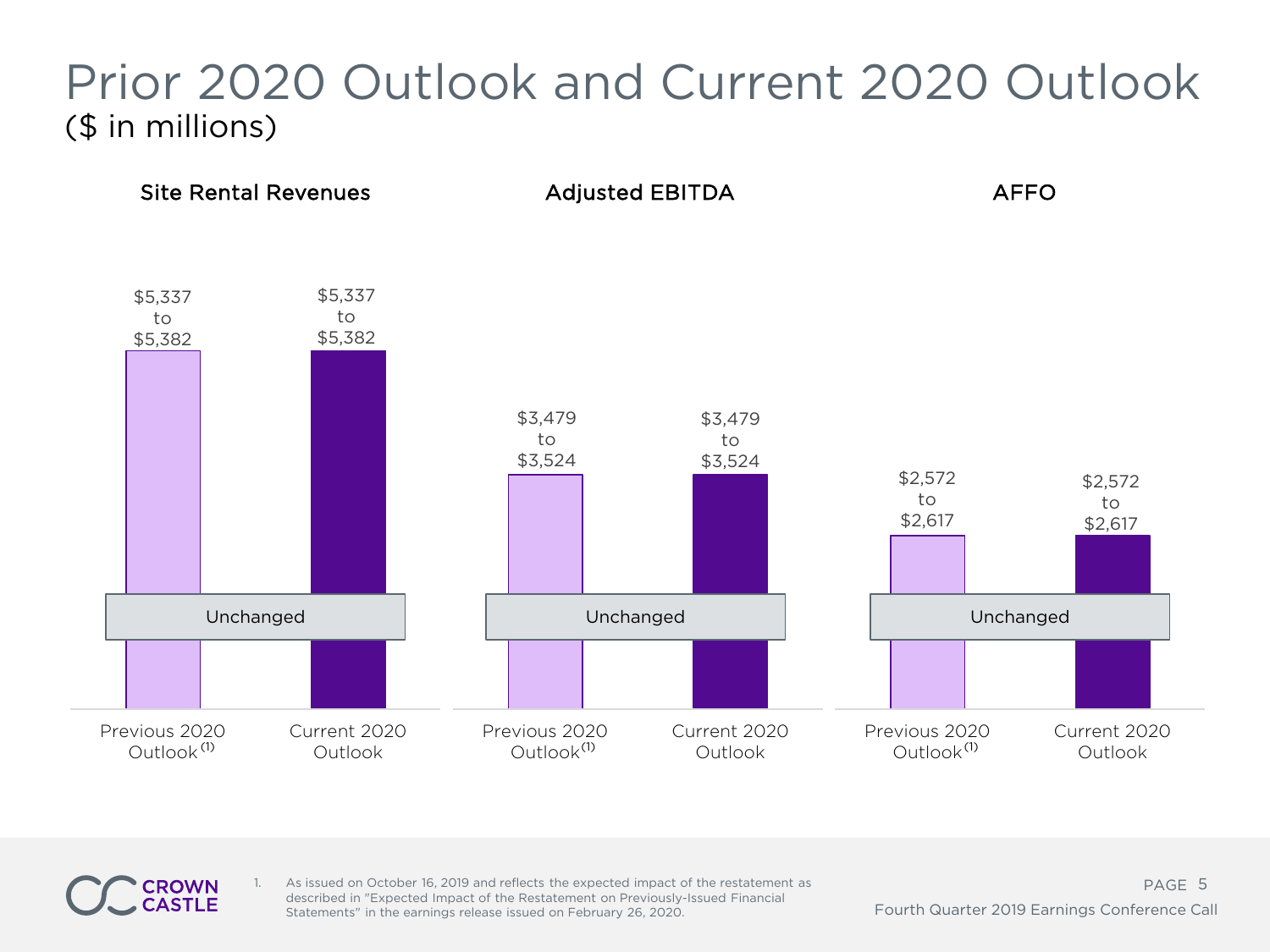# 2020 Outlook for Site Rental Revenue Growth (\$ in millions)





Note: Components may not sum due to rounding

As issued on October 16, 2019 and reflects the expected impact of the restatement as described in "Expected Impact of the Restatement on Previously-Issued Financial Statements" in the earnings release issued on February 26, 2020.